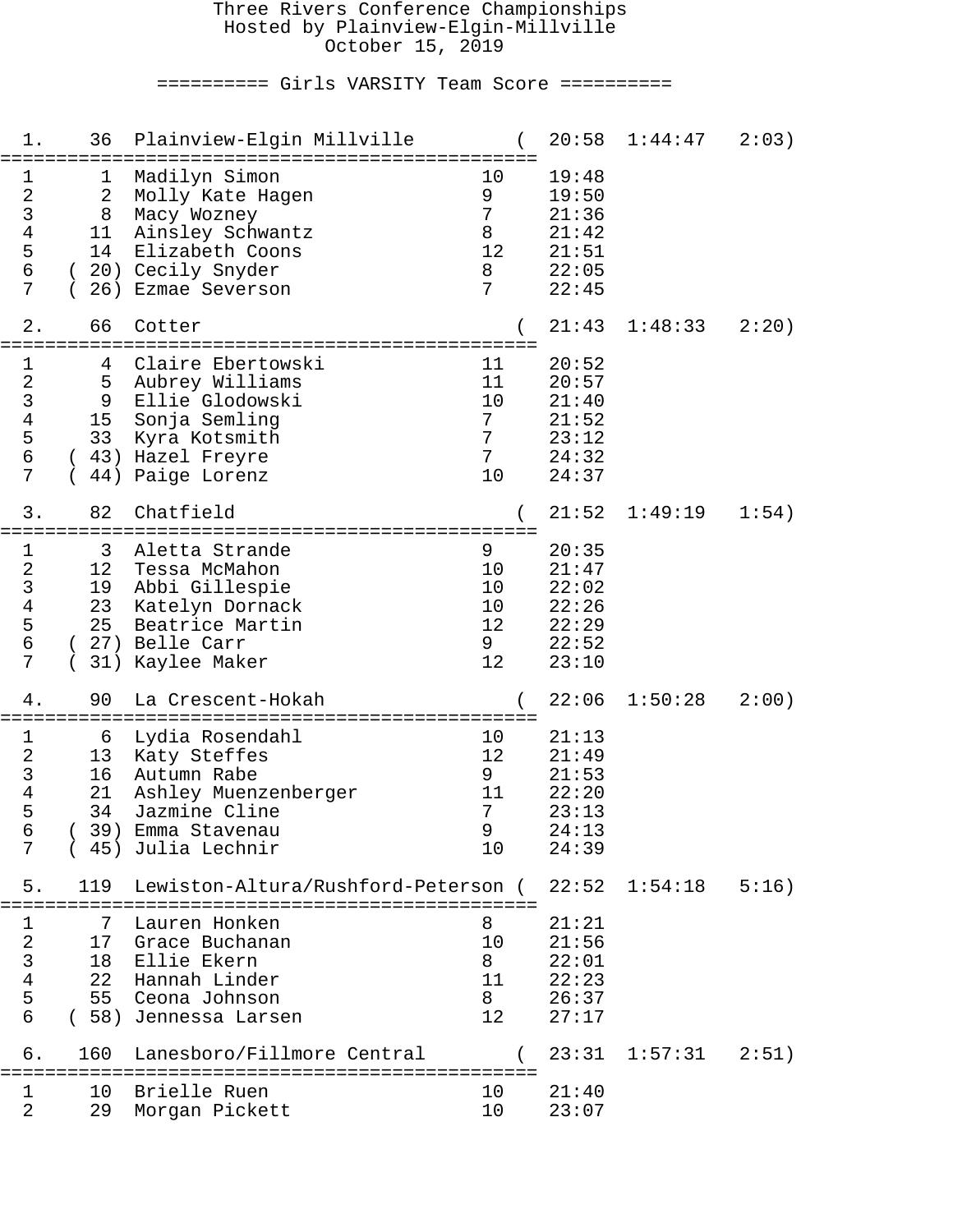| 3<br>$\begin{array}{c}\n4 \\ 5 \\ 6\n\end{array}$<br>7                              | 38<br>41<br>42             | Tori Raaen<br>Grace Springer<br>Lauren Brogle<br>(47) Nora Rein<br>48) Alida Berg                                          | 8<br>12<br>8<br>12<br>12 <sup>°</sup> | 23:45<br>24:28<br>24:31<br>24:43<br>24:59                   |         |       |
|-------------------------------------------------------------------------------------|----------------------------|----------------------------------------------------------------------------------------------------------------------------|---------------------------------------|-------------------------------------------------------------|---------|-------|
| 7.                                                                                  | 186                        | <b>GMLOS</b>                                                                                                               |                                       | 23:49                                                       | 1:59:03 | 2:51) |
| $\mathbf 1$<br>$\sqrt{2}$<br>$\begin{array}{c}\n3 \\ 4 \\ 5 \\ 6\n\end{array}$<br>7 | 28<br>32<br>36<br>37<br>53 | Aubrie Schneider<br>Sydney Alstat<br>Katy Ottman<br>Madisyn Nackers<br>Hope Dion<br>(57) Maddie Merten<br>(59) Katie Thome | 9<br>10<br>9<br>10<br>12<br>12<br>9   | 22:54<br>23:11<br>23:28<br>23:45<br>25:45<br>26:42<br>27:29 |         |       |
| $8$ .                                                                               | 194                        | St Charles                                                                                                                 |                                       | 23:57                                                       | 1:59:44 | 2:30) |
| $\mathbf 1$<br>$\sqrt{2}$<br>$\begin{array}{c}\n3 \\ 4 \\ 5 \\ 6\n\end{array}$<br>7 | 24<br>35<br>40<br>46<br>49 | Celia Cole<br>Allison Hansen<br>Riley Ward<br>Tori Kittleson<br>Sophia Tuseth<br>(52) Shelby Mosdal<br>(54) Sarah Kulas    | 10<br>12<br>9<br>12<br>7<br>8<br>12   | 22:29<br>23:16<br>24:20<br>24:40<br>24:59<br>25:39<br>25:54 |         |       |
| $9$ .                                                                               | 247                        | Wabasha-Kellogg                                                                                                            |                                       | 25:43                                                       | 2:08:31 | 5:00) |
| $\mathbf 1$<br>$\sqrt{2}$<br>$\begin{array}{c} 3 \\ 4 \\ 5 \end{array}$<br>6        | 30<br>50<br>51<br>56<br>60 | Tori Wallerich<br>Emma Passe<br>Rachel Smith<br>Abigail McMillin<br>Caty Danckwart<br>(61) Sydney LaVelle                  | 9<br>10<br>9<br>10<br>9<br>10         | 23:10<br>25:03<br>25:26<br>26:42<br>28:10<br>29:08          |         |       |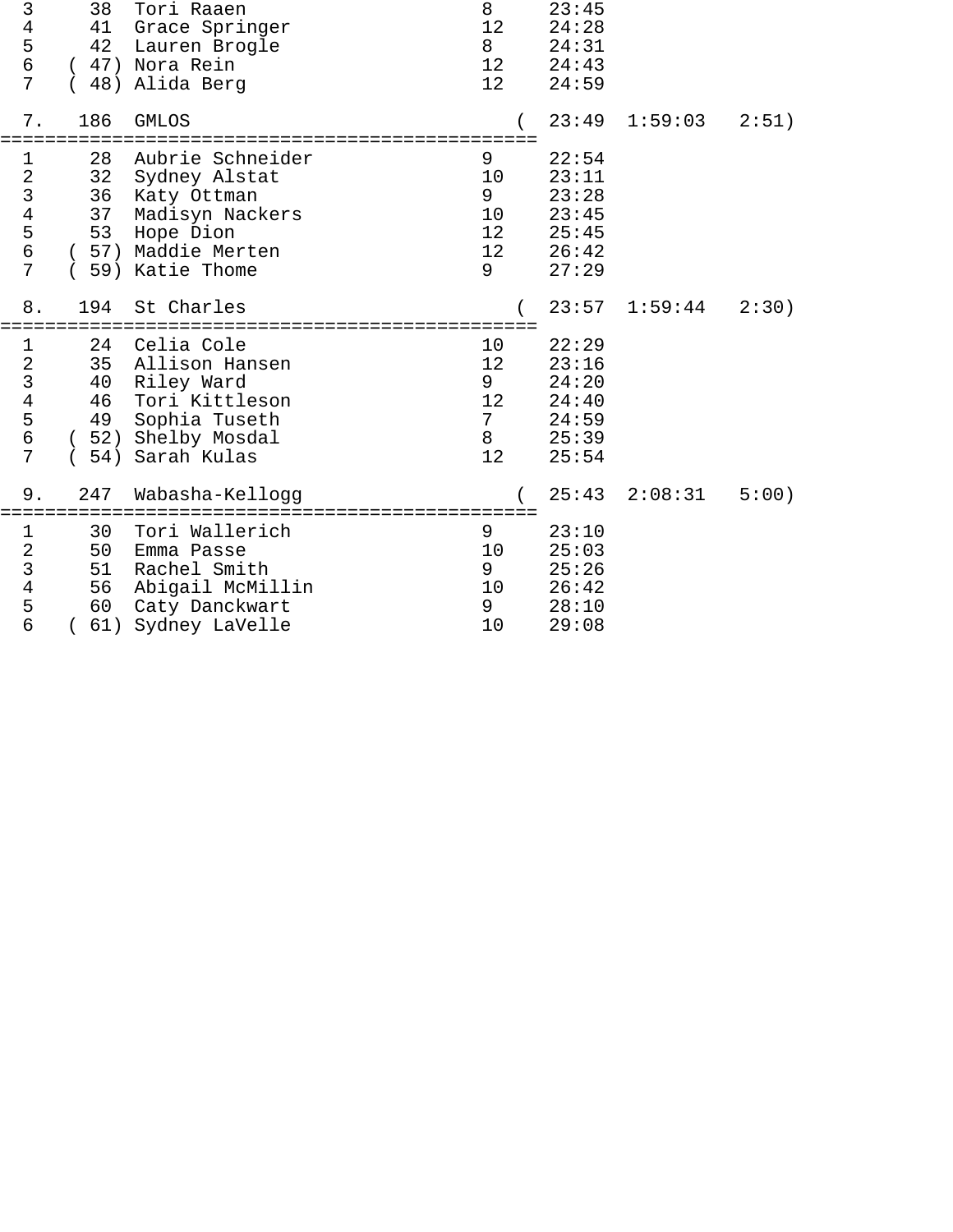### Three Rivers Conference Championships Hosted by Plainview-Elgin-Millville October 15, 2019

## Girls Varsity

| Place TmPl Name<br>===== | ==== | ==================                  | $=$ $=$ $=$ $=$ | Year Teamname                                            | Time<br>========     | Pace<br>$=$ $=$ $=$ $=$ |
|--------------------------|------|-------------------------------------|-----------------|----------------------------------------------------------|----------------------|-------------------------|
| 1                        |      | 1 Madilyn Simon                     | 10              | Plainview-Elgin Millville                                | 19:47.13             | 6:23                    |
| 2                        |      | 2 Molly Kate Hagen                  | 9               | Plainview-Elgin Millville                                | 19:49.04             | 6:23                    |
| 3                        |      | 3 Aletta Strande                    | 9               | Chatfield                                                | 20:34.49             | 6:38                    |
| 4                        |      | 4 Claire Ebertowski                 | 11              | Cotter                                                   | 20:51.75             | 6:43                    |
| 5                        |      | 5 Aubrey Williams                   | 11              | Cotter                                                   | 20:56.53             | 6:45                    |
| б                        |      | Malia Nelson                        | 10              | Dover-Eyota                                              | 21:11.34             | 6:50                    |
| 7                        |      | 6 Lydia Rosendahl                   | 10              | La Crescent-Hokah                                        | 21:12.93             | 6:50                    |
| 8                        |      | 7 Lauren Honken                     | 8               | Lewiston-Altura/Rushford-Peter 21:20.96                  |                      | 6:53                    |
| 9                        |      | 8 Macy Wozney                       | $7\overline{ }$ | Plainview-Elgin Millville                                | 21:35.47             | 6:57                    |
| 10                       |      | 9 Ellie Glodowski                   | 10              | Cotter                                                   | 21:39.46             | 6:59                    |
| 11                       |      | 10 Brielle Ruen                     | 10              | Lanesboro/Fillmore Central                               | 21:39.62             | 6:59                    |
| 12                       |      | 11 Ainsley Schwantz                 | 8               | Plainview-Elgin Millville                                | 21:41.74             | 6:59                    |
| 13                       |      | 12 Tessa McMahon                    | 10              | Chatfield                                                | 21:46.99             | 7:01                    |
| 14                       |      | 13 Katy Steffes                     | 12              | La Crescent-Hokah                                        | 21:48.39             | 7:02                    |
| 15                       |      | 14 Elizabeth Coons                  | 12              | Plainview-Elgin Millville                                | 21:50.07             | 7:02                    |
| 16                       |      | 15 Sonja Semling                    | $7\phantom{.}$  | Cotter                                                   | 21:51.35             | 7:03                    |
| 17                       |      | 16 Autumn Rabe                      | 9               | La Crescent-Hokah                                        | 21:52.55             | 7:03                    |
| 18                       |      | Reese Barker                        | 8               | Dover-Eyota                                              | 21:54.60             | 7:04                    |
| 19                       |      | 17 Grace Buchanan                   | 10              | Lewiston-Altura/Rushford-Peter 21:55.10                  |                      | 7:04                    |
| 20                       |      | 18 Ellie Ekern                      | 8               | Lewiston-Altura/Rushford-Peter 22:00.07                  |                      | 7:05                    |
| 21                       |      | 19 Abbi Gillespie                   | 10              | Chatfield                                                | 22:01.31             | 7:06                    |
| 22                       |      | 20 Cecily Snyder                    | 8               | Plainview-Elgin Millville                                | 22:04.82             | 7:07                    |
| 23                       |      | 21 Ashley Muenzenberg               | 11              | La Crescent-Hokah                                        | 22:19.03             | 7:11                    |
| 24                       |      | 22 Hannah Linder                    | 11              | Lewiston-Altura/Rushford-Peter 22:22.55                  |                      | 7:13                    |
| 25                       |      | 23 Katelyn Dornack                  | 10              | Chatfield                                                | 22:25.95             | 7:14                    |
| 26                       |      | 24 Celia Cole                       | 10              | St Charles                                               | 22:28.35             | 7:14                    |
| 27                       |      | 25 Beatrice Martin                  | 12              | Chatfield                                                | 22:28.40             | 7:14                    |
| 28                       |      | 26 Ezmae Severson                   | $7\phantom{.}$  | Plainview-Elgin Millville                                | 22:44.84             | 7:20                    |
| 29                       |      | 27 Belle Carr                       | 9               | Chatfield                                                | 22:51.12             | 7:22                    |
| 30                       |      | 28 Aubrie Schneider                 | 9               | <b>GMLOS</b>                                             | 22:53.03             | 7:22                    |
| 31                       |      | 29 Morgan Pickett                   | 10              | Lanesboro/Fillmore Central                               | 23:06.43             | 7:27                    |
| 32                       |      | 30 Tori Wallerich                   | 9               | Wabasha-Kellogg                                          | 23:09.37             | 7:28                    |
| 33                       |      | 31 Kaylee Maker                     | 12              | Chatfield                                                | 23:09.39             | 7:28                    |
| 34                       |      | 32 Sydney Alstat                    | 10              | <b>GMLOS</b>                                             | 23:10.66             | 7:28                    |
| 35                       |      | 33 Kyra Kotsmith                    | $7\phantom{.}$  | Cotter                                                   | 23:11.76             | 7:28                    |
| 36                       |      | 34 Jazmine Cline                    | 7               | La Crescent-Hokah                                        | 23:12.75             | 7:29                    |
| 37                       |      | 35 Allison Hansen                   | 12              | St Charles                                               | 23:15.40             | 7:30                    |
| 38<br>39                 |      | 36 Katy Ottman                      | 9<br>10         | <b>GMLOS</b>                                             | 23:27.02<br>23:44.16 | 7:33                    |
| 40                       |      | 37 Madisyn Nackers<br>38 Tori Raaen |                 | <b>GMLOS</b><br>Lanesboro/Fillmore Central               |                      | 7:39<br>7:39            |
| 41                       |      | 39 Emma Stavenau                    | 8               |                                                          | 23:44.79             | 7:48                    |
|                          |      |                                     | 9               | La Crescent-Hokah<br>St Charles                          | 24:12.74             |                         |
| 42                       |      | 40 Riley Ward                       | 9               |                                                          | 24:19.44             | 7:50                    |
| 43<br>44                 |      | 41 Grace Springer                   | 12<br>8         | Lanesboro/Fillmore Central<br>Lanesboro/Fillmore Central | 24:27.75<br>24:30.84 | 7:53<br>7:54            |
|                          |      | 42 Lauren Brogle                    | 7               |                                                          |                      | 7:54                    |
| 45<br>46                 |      | 43 Hazel Freyre                     | 10              | Cotter<br>Cotter                                         | 24:31.43<br>24:36.82 | 7:56                    |
| 47                       |      | 44 Paige Lorenz<br>45 Julia Lechnir | 10              | La Crescent-Hokah                                        | 24:38.89             | 7:56                    |
| 48                       |      | 46 Tori Kittleson                   | 12              | St Charles                                               | 24:39.54             | 7:57                    |
| 49                       |      | 47 Nora Rein                        | 12              | Lanesboro/Fillmore Central                               | 24:42.11             | 7:58                    |
| 50                       |      | 48 Alida Berg                       | 12              | Lanesboro/Fillmore Central                               | 24:58.58             | 8:03                    |

Timing & Results by PrimeTime Race & Event Management, LLC. www.pttiming.com